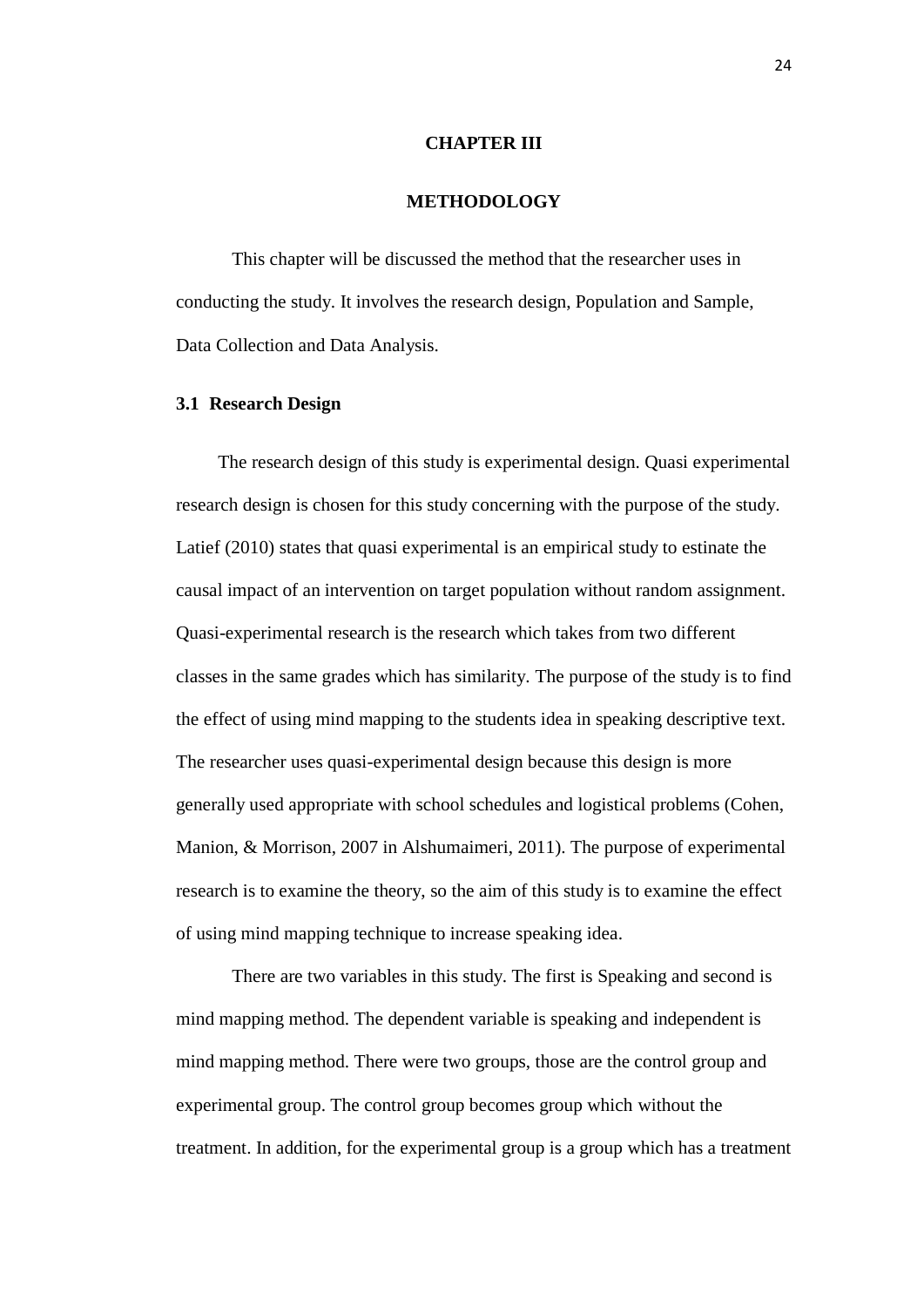about mind mapping method. This study will provides test to collect the data. The data is gotten from the participants which is eleventh grade of senior high school students. There are two tests, the first is pre-test and the second is post-test. The test will be given to the participants after explainning the course content. The researcher uses experiment research design because it is appropriate with the purpose of this study which is testing mind mapping technique to speaking idea. So that, the researcher tries to find out the result between pre-test and post-test of students in control group and experiment group and to know the effect of using mind mapping in speaking idea at eleventh grade SMA YPI Darussalam Cerme. The design chart can be seen in figure below:

| Group      | Pre-test | Treatment | Post-test |
|------------|----------|-----------|-----------|
| Experiment |          |           | v٥        |
| Control    |          | -         | V٦        |

*Table (a) Quasi Experimental design*

Where:

Y1 : The pre-test which is administered before the treatment

X : The treatment

Y2 : The post-test which is administered after the treatment

In this case, the researcher will conduct with two groups from two classes. They are experimental group and control group. The research will give the same pre-test and post-test for the two group. The experimental group will be given treatment by using Mind mapping to promote students speaking idea but for control group is without giving treatment. Before applying the research, the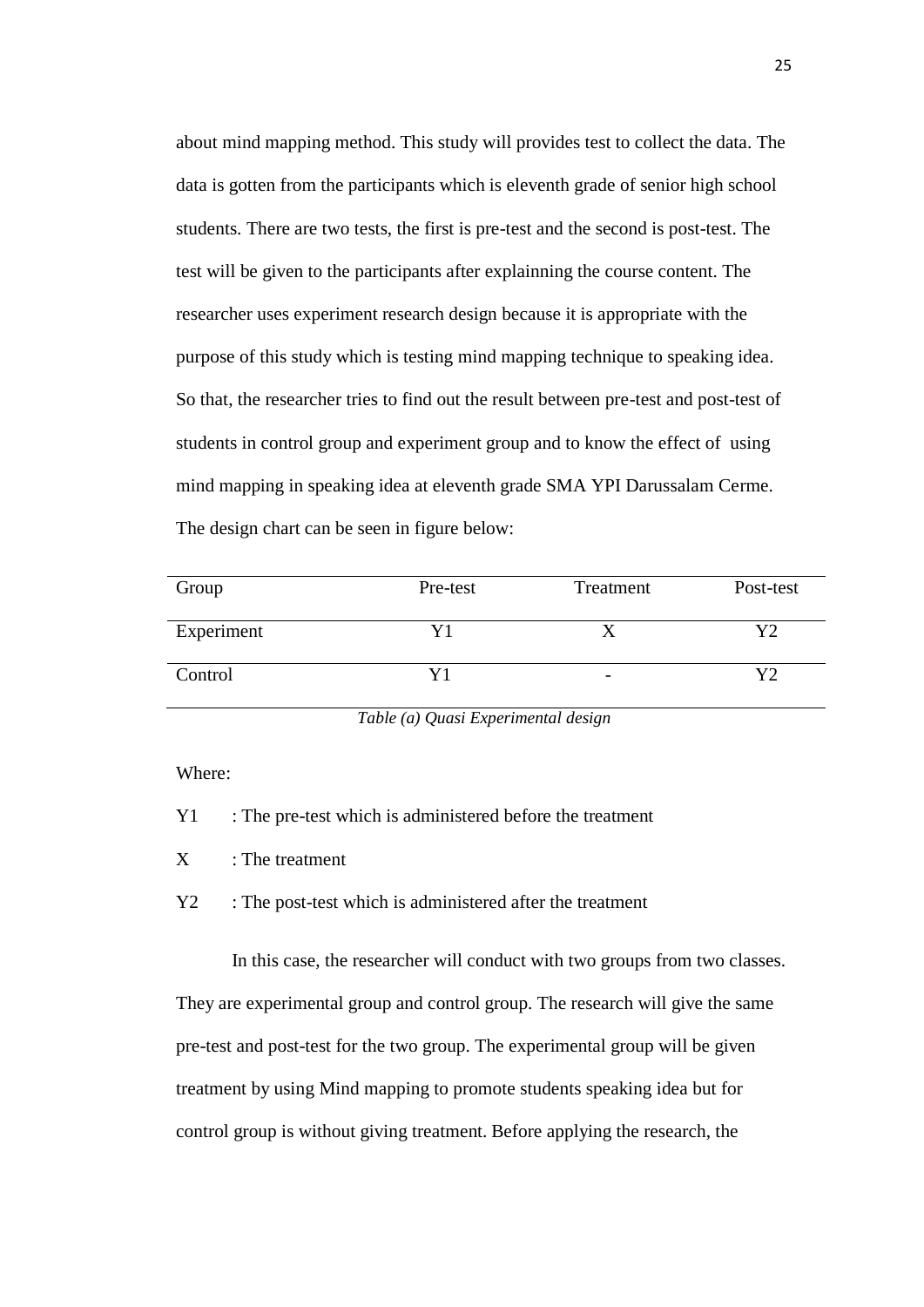researcher will give the same pre-test for both to know or to measure the students speaking idea before the treatment is given. Then the researcher will give treatment to the experimental for four times. After giving the treatment to the experimental group, post-test will be given to the experimental group and control group then the result of pre-test and post-test will be analyzed to compare both the experimental group with treatment and the control group without treatment by using t-test formula.

#### **3.2 Population and Sample**

#### **3.2.1 Population**

Population is whole of subject in the research. According to Ary et al (2010:148) "a population is defined as all members of any well defined class of people, events, or objects". The population of current study is consist off all male and female students from Senior High School in the summer semester of 2017/2018. There are three classes in eleventh grade of SMA YPI Darussalam Cerme. Therefore, the researcher has interviewed the teacher and the teacher said that in this school the teacher did not teaching English using technique of Mind mapping the teacher just using traditional method, but when she teach the students still less effective in the class and the students do not understand about the topic given by the teacher. So therefore, the researcher wants to develop this technique to make the students more active with their own idea in the class and enjoy when they learn English lessons with use Mind mapping technique with the given more treatment for students eleventh grade at SMA YPI Darussalam Cerme.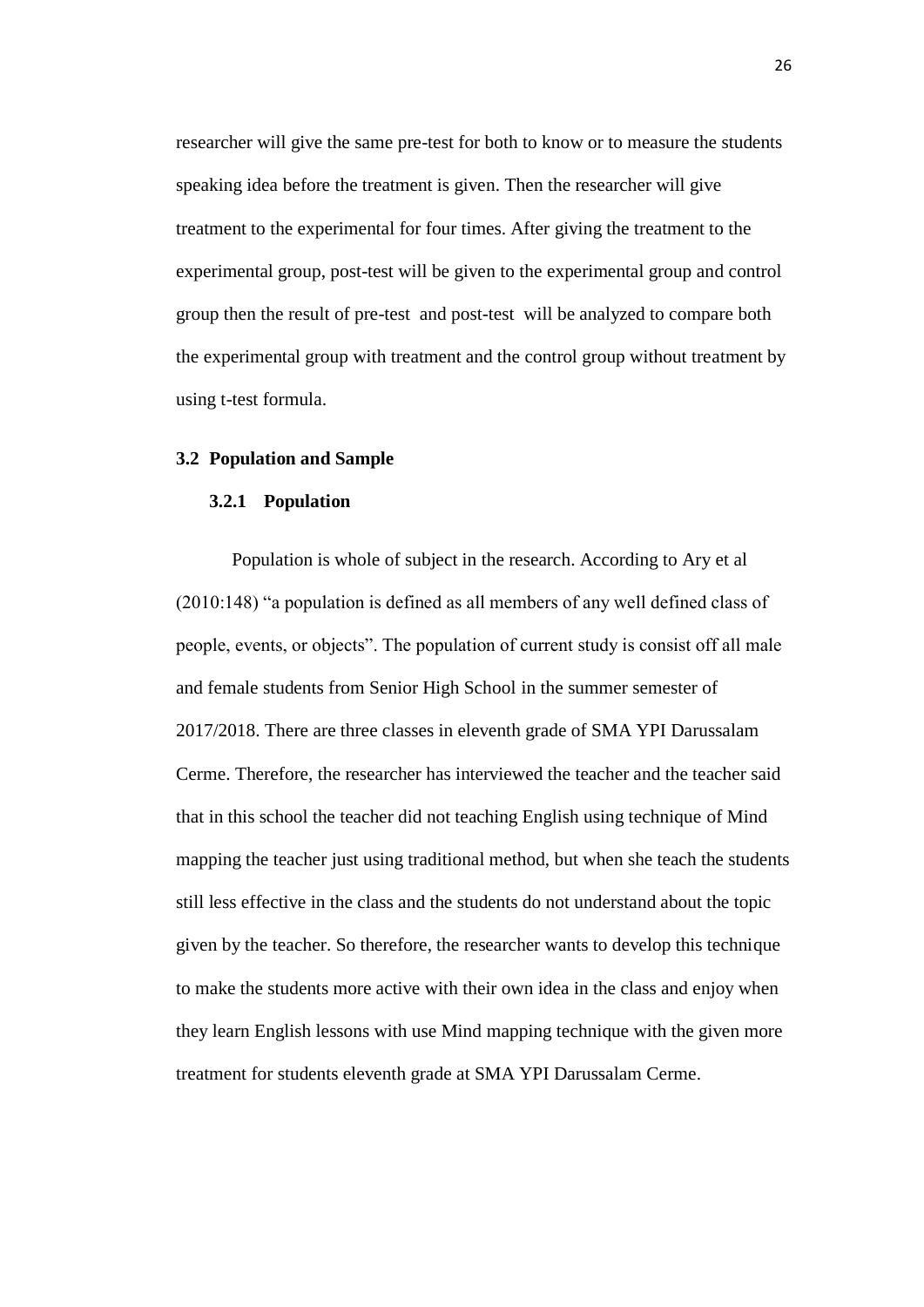| No.               | <b>Class</b> | <b>Number</b> |
|-------------------|--------------|---------------|
| $1.$ XIIPA $1.21$ |              |               |
| 2. XIIPA $2$      |              |               |
| 3. XI IPS21       |              |               |
| <b>Total</b>      |              |               |
|                   |              |               |

*Table (b) Student's Number*

Based on the table totaling the students of eleventh grade in SMA YPI Darussalam Cerme is 63 students.

# **3.2.2 Sample**

According to Lehman and Perry (2005:55) a sample is the source from which data are drawn to answer the research questions and to test any hypothesis that might be made. In this research, the technique of selecting sample is simple random sampling. In eleventh grade of Senior High School in SMA YPI Darussalam Cerme, the number of students is 21 student's of mathematical and natural sciences 1 (IPA 1) as a experimental group and 21 student's of mathematical and natural sciences 2 (IPA 2) as a control group so the total number of students is 42 students, they are male and female students as the participants. So, the researcher will use the technique of simple random sampling because the majority of the students who learn speaking are in the same grade.

## **3.3 Data Collection**

#### **3.3.1 Instrument**

According to the data, developing an instrument is one of steps in conducting this research. The objective of this research is to investigate the students activate prior knowledge of using Mind mapping toward speaking idea. The instruments are of this study are tests.The test will be distributed to the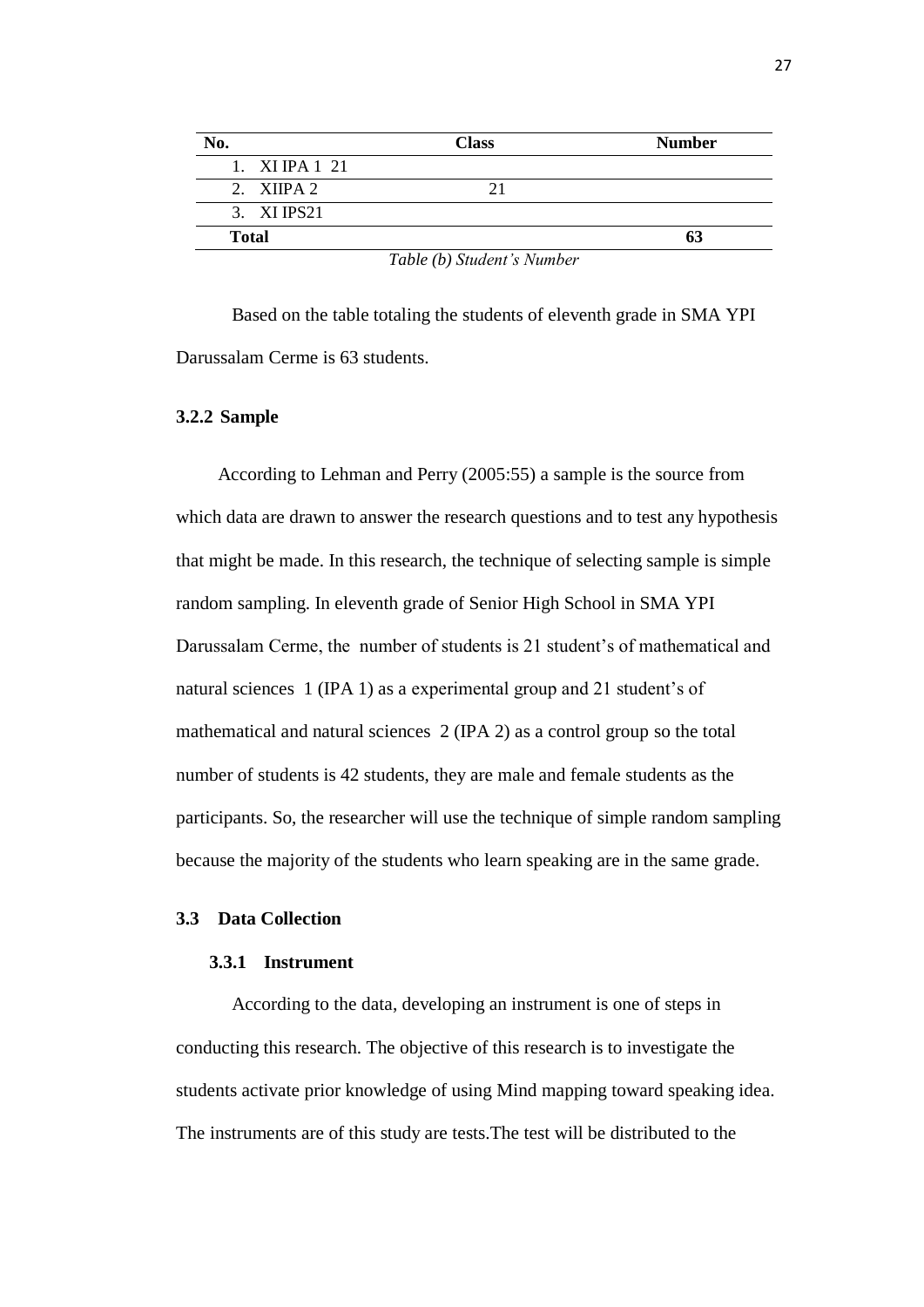participants after getting the material. There are two kinds of test, they are pre-test and post-test. The researcher uses test as the instrument to collect the data. In this research, researcher uses pre-test and post-test as the instruments. Pre-test will be given before applying Mind mapping strategy, and post-test will be given after researcher applied Mind mapping strategy.

# **3.3.1.1 Test**

The most important point in this research is to collect the data. Research instrument is a tool to collect the data. So, the research instrument playes an important role in determining the research quality. Instrument can determine whether the research successful or not.

## **3.3.1.2 Pre-Test**

The student will be given a pre-test in collecting the data to identify the student's achievement in speaking test, automatically the test is about speaking test. The items of the test are taken from teachers hand book for XI<sup>th</sup> grade students with several modification and additional detail questions. There are some questions for the students after the students got the material from the teacher. The teacher will give the intructions to the students related to the topic orally and the students have to doing orally too.

## **3.3.1.3 Treatment**

Before conducting the treatment, the reseacher prepares and arrange teaching design that will be done by the researcher. The design is uses to facilitate the reseacher in doing research especially in teaching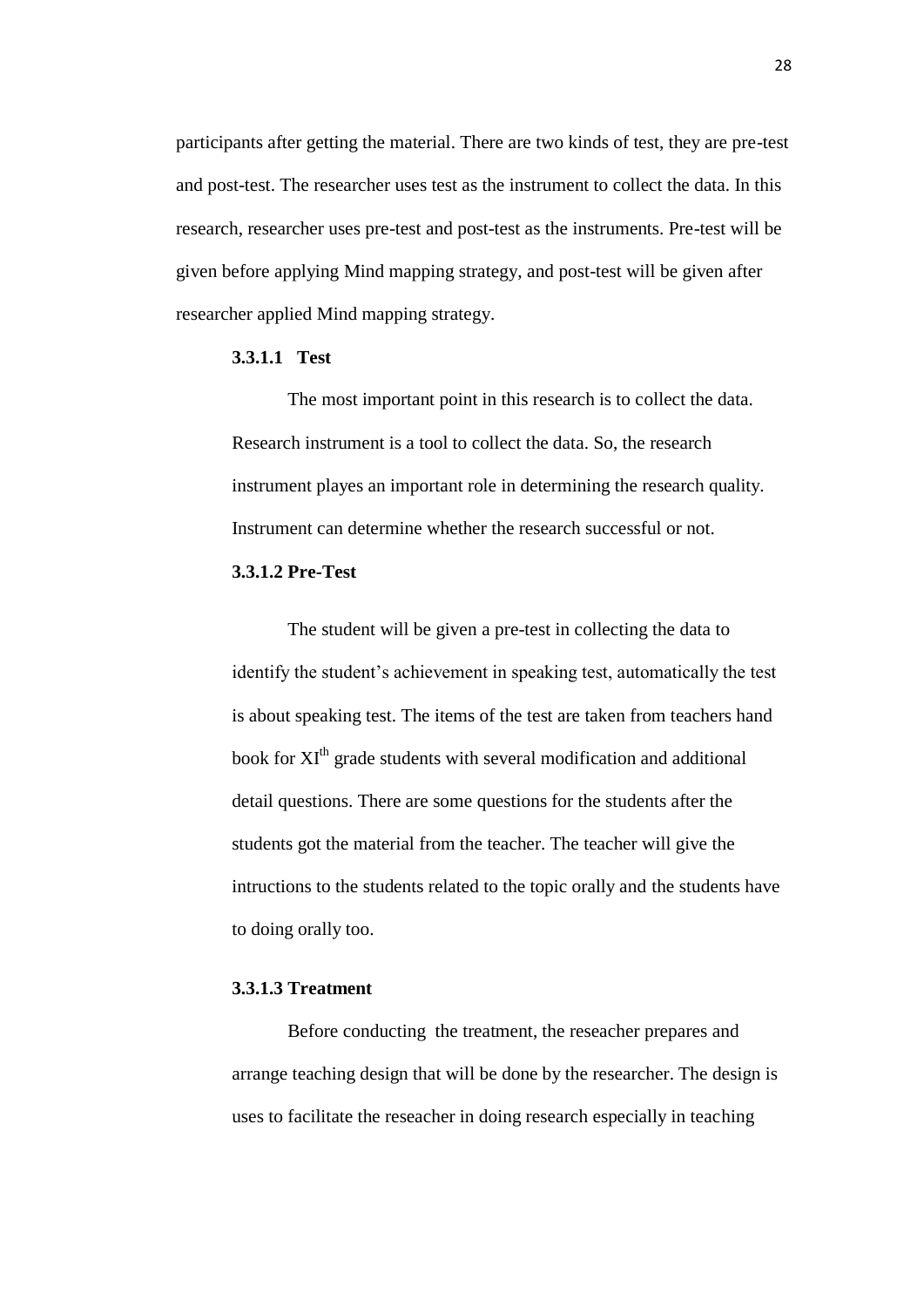speaking by using Mind mapping technique before the students do in speaking task. This treatment will be conducted four times.

# **3.3.1.4 Post-Test**

For the experimental group, speaking skill was used in Mind mapping and for control group.

# **3.4 Validity**

Before doing pre-test and post-test as an instrument of the research, the test have to be tried out in terms of validity. In this study, the test will be analyzed by using content validity. The content validity is measured by relating the content of the instrument in Indonesia curriculum. To test the content validity, the researcher compares the content of instrument to the subject based on English curriculum and English syllabus. If the test content reflects the curriculum guides and syllabus, the test can be said have content validity. Then the item of the tests is valid.

| <b>Standart Competence</b> | <b>Basic Competence</b>   | Questions                      |                        |
|----------------------------|---------------------------|--------------------------------|------------------------|
|                            |                           | Pre-Test                       | Post-Test              |
| 4.<br>Mengungkapkan makna  | 4.2 Mengungkapkan         | Please describe<br>$1_{\cdot}$ | 1. Compose a short     |
| dalam teks fungsional      | dalam<br>makna<br>teks    | about anything                 | story by your ideas    |
| pendek dan<br>monolog      | monolog<br>dengan         | (person, place,                | based on one of the    |
| berbentuk<br>yang          | menggunakan<br>ragam      | animal, thing, ect.)           | following topics! And  |
| descriptive,<br>narrative  | lisan<br>bahasa<br>secara | that you want to               | then describe in front |
| dan<br>analytical          | dan<br>lancar<br>akurat.  | describe!                      | of class!              |
| dalam<br>exposition        | dalam<br>berterima        |                                | 1. Describe about      |
| konteks<br>kehidupan       | berbagai<br>konteks       |                                | your family!           |
| sehari-hari.               | kehidupan<br>sehari-hari  |                                | 2. Describe about      |
|                            | dalam text berbentuk:     |                                | your idola!            |
|                            | descriptive.              |                                | 3. Describe about      |
|                            |                           |                                | your favourite         |
|                            |                           |                                | animals!               |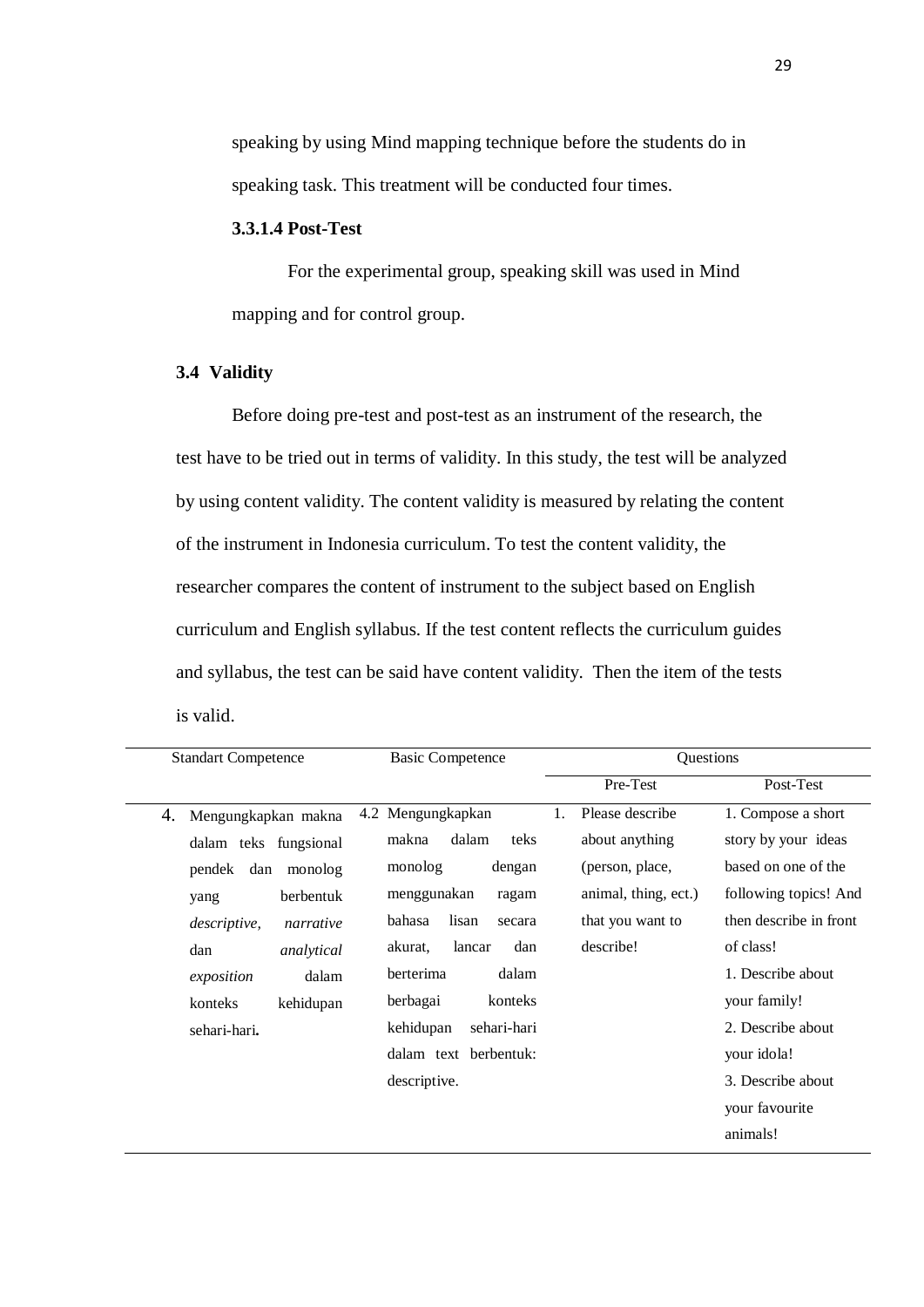*Table (c) Analyzing Content Validity*

## **3.5 The Procedure of Collecting the Data**

The way to collect the data for this research is by giving the students some performance test which has the goal to measure the students knowledge relate with their speaking of idea which use mind mapping technique before they try to speak. The researcher uses some procedures; the first is the researcher makes English speaking test for pre and post-test which is about making a descriptive text. Second, the researcher devides a subject into two groups as experimental and control group. Third, the researcher gives the treatment to the experimental group by using mind mapping method while for control group the researcher teaches them using their teacher method (Traditional method). The treatment will be done four times. In each meeting, the researcher will give the evaluation. In the evaluation process, the researcher will discuss with the English teacher about the meeting. The fourth, researcher gives the post-test to control and experiment group. The last is analyzing the data from pre-test and post-test by using SPSS16.0 program.

| <b>Meetings</b><br>No      | <b>Topic</b>  | <b>Total Students</b> |
|----------------------------|---------------|-----------------------|
| 1. $1^{\text{st}}$ Meeting | Family        | 21                    |
| 2. $2nd$ Meeting           | Idola         | 21                    |
| 3. $3^{\text{rd}}$ Meeting | Animals       | 21                    |
| $4th$ Meeting              | <b>Things</b> | 21                    |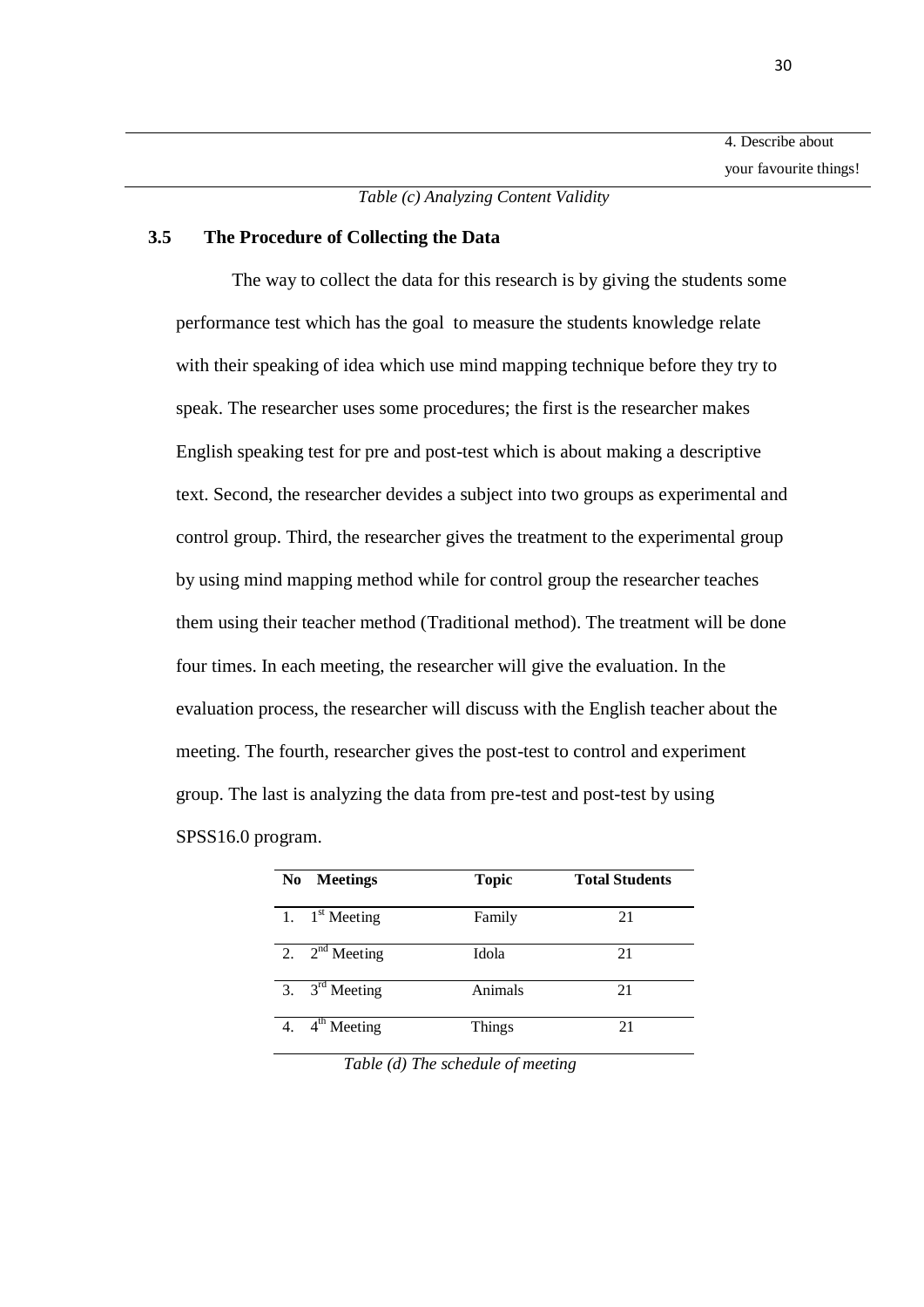### **3.6 Data Analysis**

After collecting the data, the researcher will analyze the data. Analyzing the data is very important in a research because is to answer the research problem with the data taken from pre-test and post-test. The researcher analyzes the data by using t-test from SPSS program especially by using Independent sample t-test. Moreover, the samples are small and the groups are independent, the t-test for independent samples is carried out to determine whether there is any significant between experimental and control group.

The first data of pre-test were data of students score before being taught by using Mind mapping strategy. The second data of called post-test were data of students score after being taught by using Mind mapping strategy. To know the significant difference on the students' speaking idea before and after taught by using mind mapping strategy, the researcher in this research uses paired sample T test at SPSS 16.00 version.

## **3.7 Scoring**

The scoring is used to guide the teacher to correct the students' performance in speaking of idea. To correct the test of this research, the researcher will use three correctors. They are researcher and two teacher of English. First corrector is researcher, second corrector is the teacher of Eleventh grade that is Ms. Iis Nayda Suganda and the third corrector is the teacher of Tenth grade in SMA YPI Darussalam Cerme.The researcher adapts the rubric fromDianne and Kathy. According to Kathy Schrock (2017) an idea is usually generated with intent, but can also be created unintentionally. In other hand, according to Dianne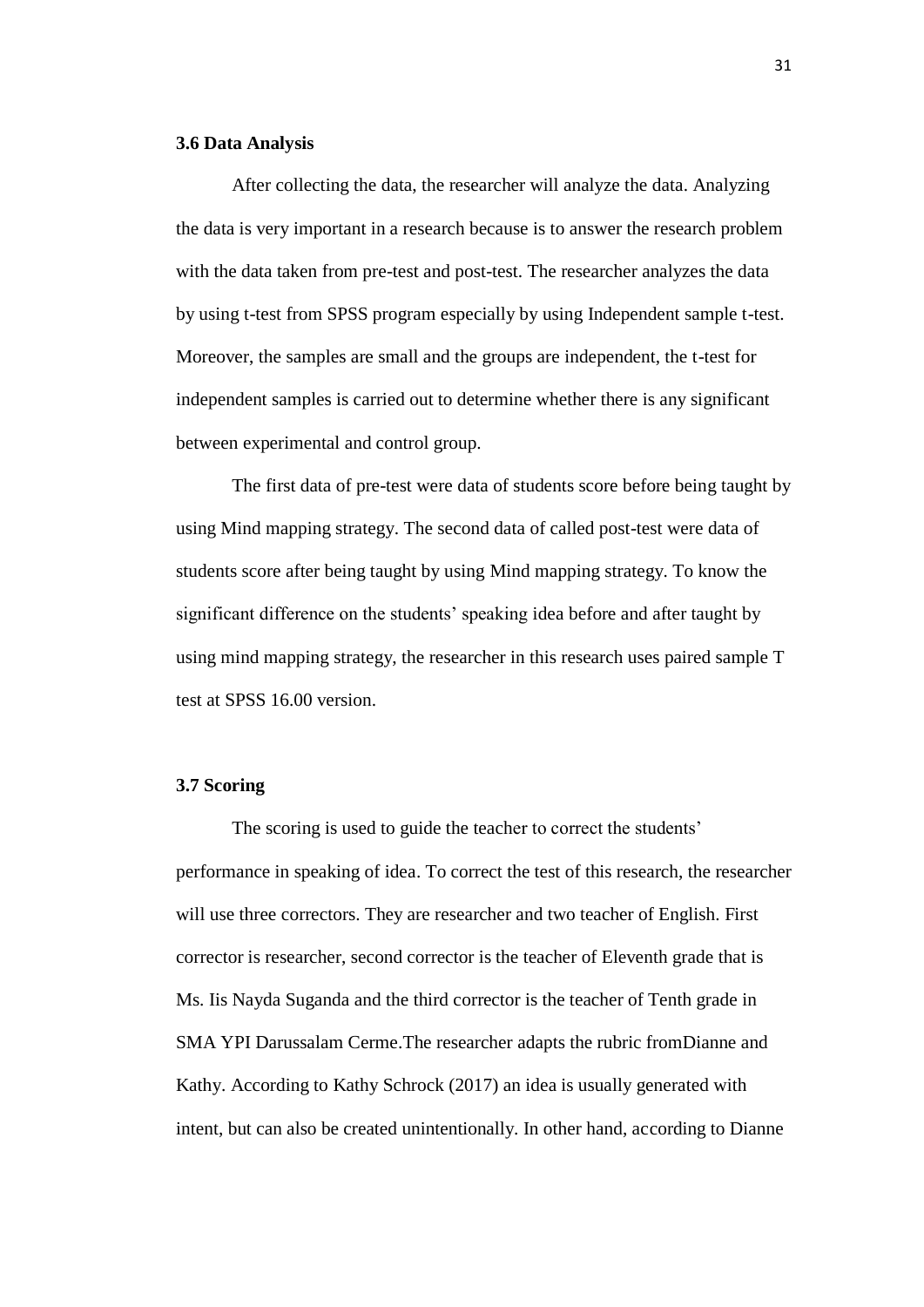Mckay (2009) devide idea into some criteria consist of information of idea,

support of detail, support inference.

Here, researcher determines the rubric with consideration related those

aspects. The table of rubric can be seen in the following below:

| Aspect                         | Weight |                                                                                     | <b>Criteria</b>                                                                                                                                                             |                                                                                                                                    |                                                                                                                               | <b>Score</b> |
|--------------------------------|--------|-------------------------------------------------------------------------------------|-----------------------------------------------------------------------------------------------------------------------------------------------------------------------------|------------------------------------------------------------------------------------------------------------------------------------|-------------------------------------------------------------------------------------------------------------------------------|--------------|
|                                |        | <b>Need Improvement</b><br>1                                                        | Average<br>$\overline{c}$                                                                                                                                                   | Good<br>$\overline{\mathbf{3}}$                                                                                                    | <b>Excellent</b><br>$\overline{\mathbf{4}}$                                                                                   |              |
| <b>Main Ideas</b>              | 20 %   | $(20-40)$<br>The ideas is not<br>correct, but is<br>attempted                       | $(41-60)$<br>The ideas gives<br>detail instead of<br>main idea                                                                                                              | $(61-80)$<br>The ideas is<br>accurate but not<br>complete                                                                          | $(81-100)$<br>The ideas is<br>complete, specific<br>and correct                                                               |              |
|                                |        |                                                                                     |                                                                                                                                                                             |                                                                                                                                    |                                                                                                                               |              |
| <b>Information</b><br>of Ideas | 20 %   | $\overline{\mathbf{1}}$<br>$(20-40)$<br>Does not information,<br>arguments, ideas   | $\overline{2}$<br>$(41-60)$<br>Few information,<br>develop ideas and<br>uses a style<br>inappropriate to<br>the purpose (may<br>be too much or<br>too litle<br>information) | $\overline{\mathbf{3}}$<br>$(61-80)$<br>Attempt to select<br>information,<br>develop ideas and<br>use a style to the<br>purpose    | $\overline{4}$<br>$(81-100)$<br>Selects<br>information,<br>develop ideas and<br>uses a style<br>appropriate to the<br>purpose |              |
|                                |        |                                                                                     |                                                                                                                                                                             |                                                                                                                                    |                                                                                                                               |              |
| Support of<br>idea             | 20 %   | $\mathbf{1}$<br>$(20-40)$<br>May contain few,<br>incorrect or irrelevant<br>details | $\overline{2}$<br>$(41-60)$<br>Much of the idea<br>is copied directly<br>from the text.<br>May contain<br>major<br>inaccuracies                                             | $\overline{3}$<br>$(61-80)$<br>The idea is<br>spoken mostly in<br>the student's own<br>words. May<br>contain minor<br>inaccuracies | $\overline{\mathbf{4}}$<br>$(81-100)$<br>The idea is<br>spoken in the<br>student's own<br>words                               |              |
|                                |        | $\mathbf{1}$<br>$(20-40)$                                                           | $\overline{2}$<br>$(41-60)$                                                                                                                                                 | $\overline{\mathbf{3}}$<br>$(61-80)$                                                                                               | $\overline{4}$<br>$(81-100)$                                                                                                  |              |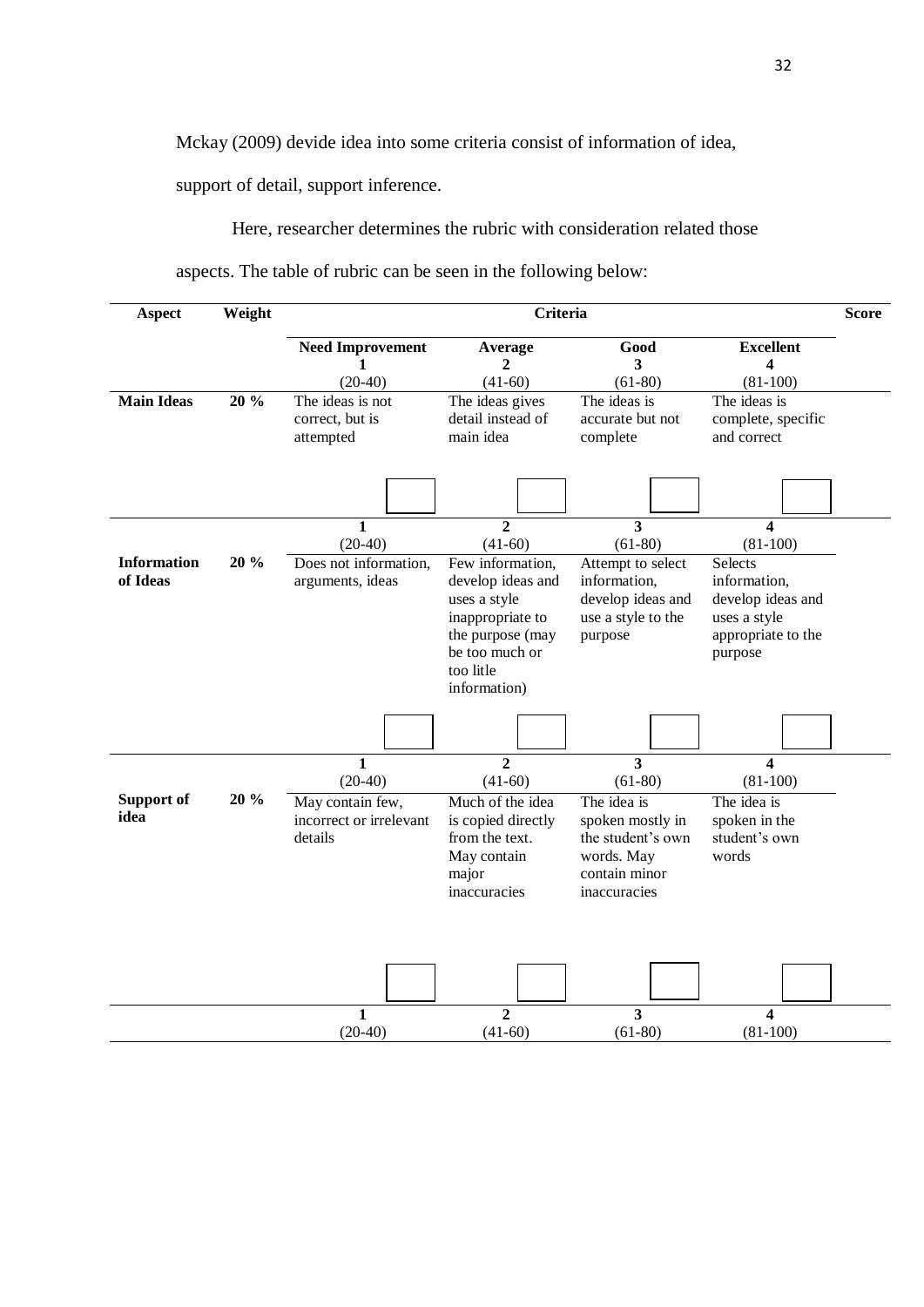

*Table (e)Scoring rubric*

| Excellent 81-100       |
|------------------------|
| Good 61-80             |
| Average 41-60          |
| Need improvement 20-40 |

*Table (f) Standard of performance*

### **3.8 Normality Distribution Test**

To analyze the normal distribution, this study uses Kolmogorov Smirnov

Sample Test in SPSS version 16.0. It is aim to find whether or not the

distributions of pre-test score in two groups are normally distributed. In this case,

the result of the normality distribution is also used to find out whether or not the

hypothesis that has determined is accepted. The first step in calculating the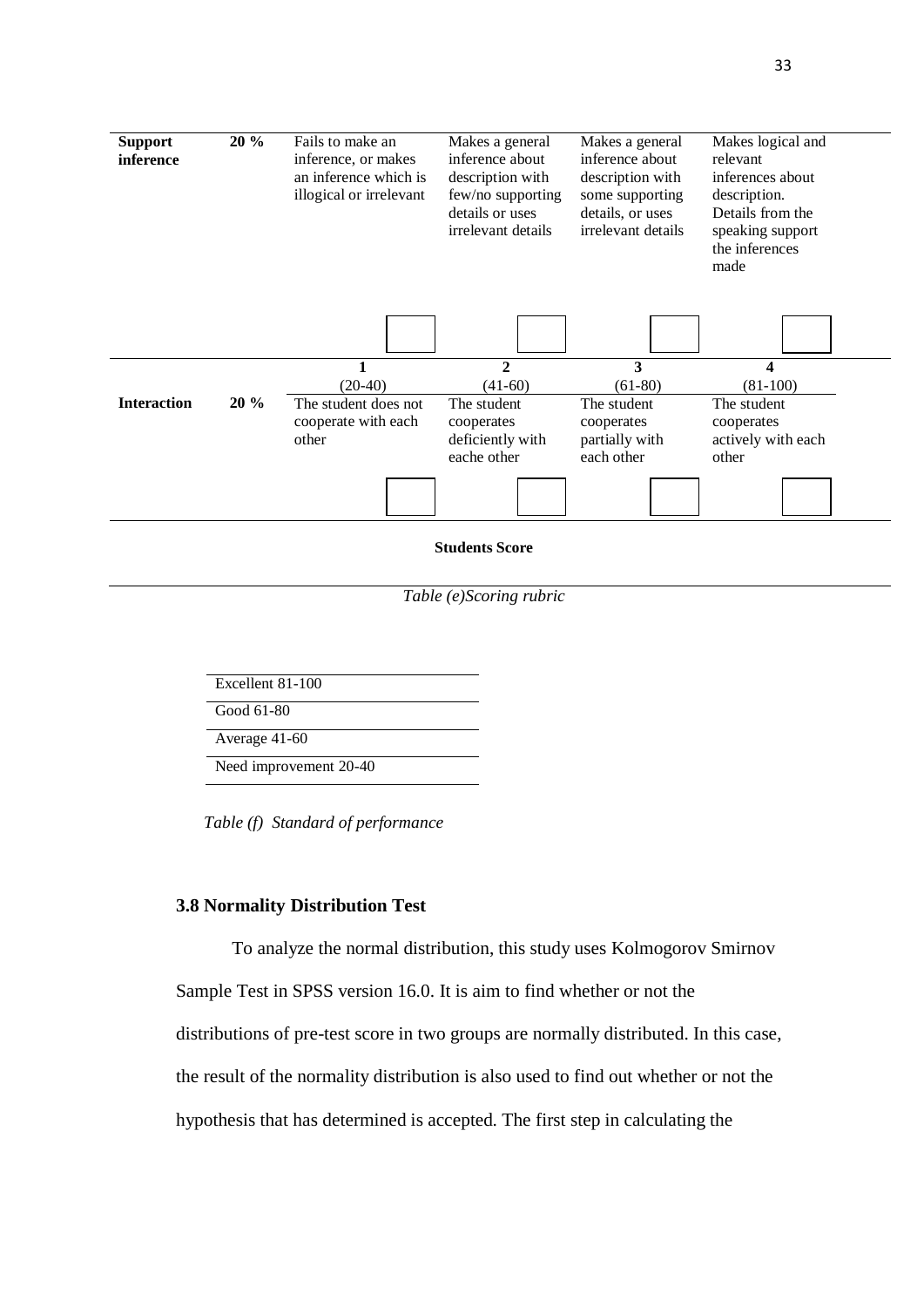normality distribution test state that the hypothesis: H0: the score of the experimental and control group are normally distributed.

The second step is calculating the normality distribution test tried to compare the Sig. with the level of significance for testing the hypothesis. If the sig. is more than the level significance (0.05) the null hypothesis is accepted; the score normally distributed. On the other hand if the sig. is less than the level of significance (0.05) the null hypothesis is rejected. The procedure analyze is press menu, click Analyze, click Descriptive Statistic, click Explore and move all variable to Dependent List box, click Plots and tick Normality Plots with Test then Continue.

#### **3.9 Homogeneity Test of Variance**

Homogeneity test of variance uses to know whether two groups are in the same position. For homogeneity test, the researcher uses Levene's test of homogeneity in SPSS 16.0 version because Levene's test of the homogeneity uses to assess the equality of the variance for a variable calculates for two or more groups. In this study has two groups; experimental and control groups. So, in this study uses Levene's test. The test of Levene's test, or P, defined as follow:

$$
P = \frac{(N-k)\sum_{i=1}^{k} N_i (Z_i - Z_{\cdot \cdot})^2}{(k-1)\sum_{i=1}^{k} \sum_{j=1}^{N_i} (Z_{ij} - Z_i)^2}
$$

The symbols defined as follow:

| P   | : the result of the test                                 |
|-----|----------------------------------------------------------|
| - K | : the number of different groups which the sample belong |
| N   | : the total number of sample                             |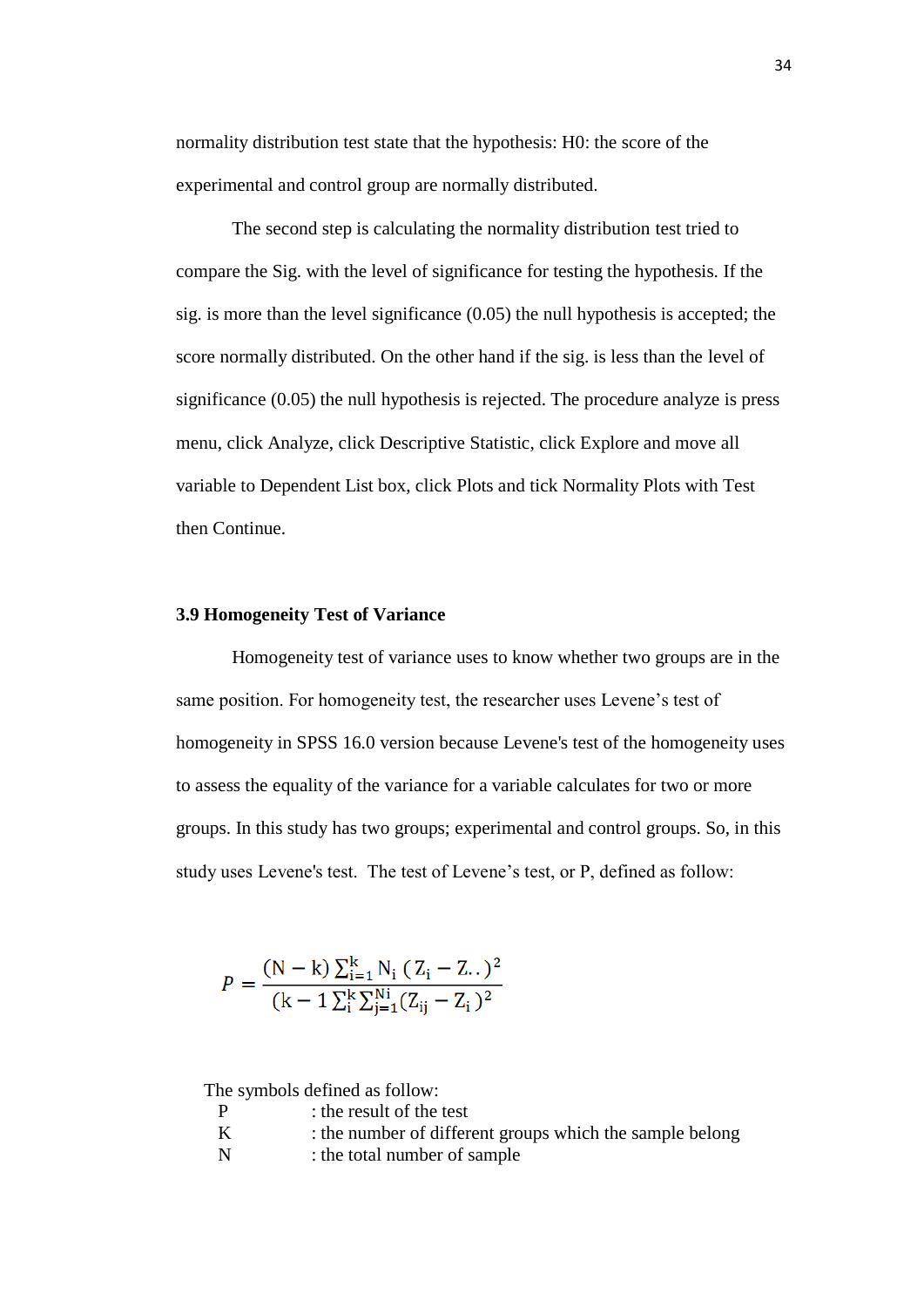| Ni       | : the number of sample in the ith group                                                                                                                                                                                                        |
|----------|------------------------------------------------------------------------------------------------------------------------------------------------------------------------------------------------------------------------------------------------|
| Yij      | : the value of the jth sample from ith group                                                                                                                                                                                                   |
| $Z_{ii}$ | : $\left\{ \begin{aligned} &  Y_{ij} - \overline{Y}_i  \overline{Y}_i \text{ is a mean of } i^{\text{th}} \text{ group} \\ &  Y_{ij} - \overline{Y}_i  \overline{Y}_i \text{ is median of } i^{\text{th}} \text{ group} \end{aligned} \right.$ |

The significance of P is tasted a gained  $F(\alpha, k-1, N-k)$  where F is a quintile of the test distribution, with  $k - 1$  and  $N - k$  its degrees of freedom, and  $\alpha$ is the chosen level of significance (0.05). To analyze the homogeneity, the researcher uses SPSS 16.0. The homogeneity will check in SPSS by Levene's test with the following procedure. First, a procedure is inserting the pre-test score of both groups using data view. The second is going to the analyze menu, selecting compare means and the choosing independent sample t-test. The last procedure is interpreting the homogeneity test output, the researcher looks (sig.) at the Levene's test columns to know whether the quality of variance in group of scores was homogeneity or not. If the sig.  $> \alpha$  (0.05), two populations of variance were homogenous or equal but if sig.  $\leq \alpha$  (0.05) two populations of variance were not homogenous or not equal.

#### **3.9 Hypothesis Testing**

Independent t-test uses to find out the significant difference of using mind mapping method for increasing student's speaking idea between experimental and control group. The steps of t-test calculation are: First, the tests the hypothesis of the research and the setting  $\alpha$  (alpha) level at 0.05 (two-tailed test). The hypothesis in this research could be formulated as follow:

H0 : There is no significant difference of using Mind mapping on

Student's Idea of Speaking Descriptive between experimental and